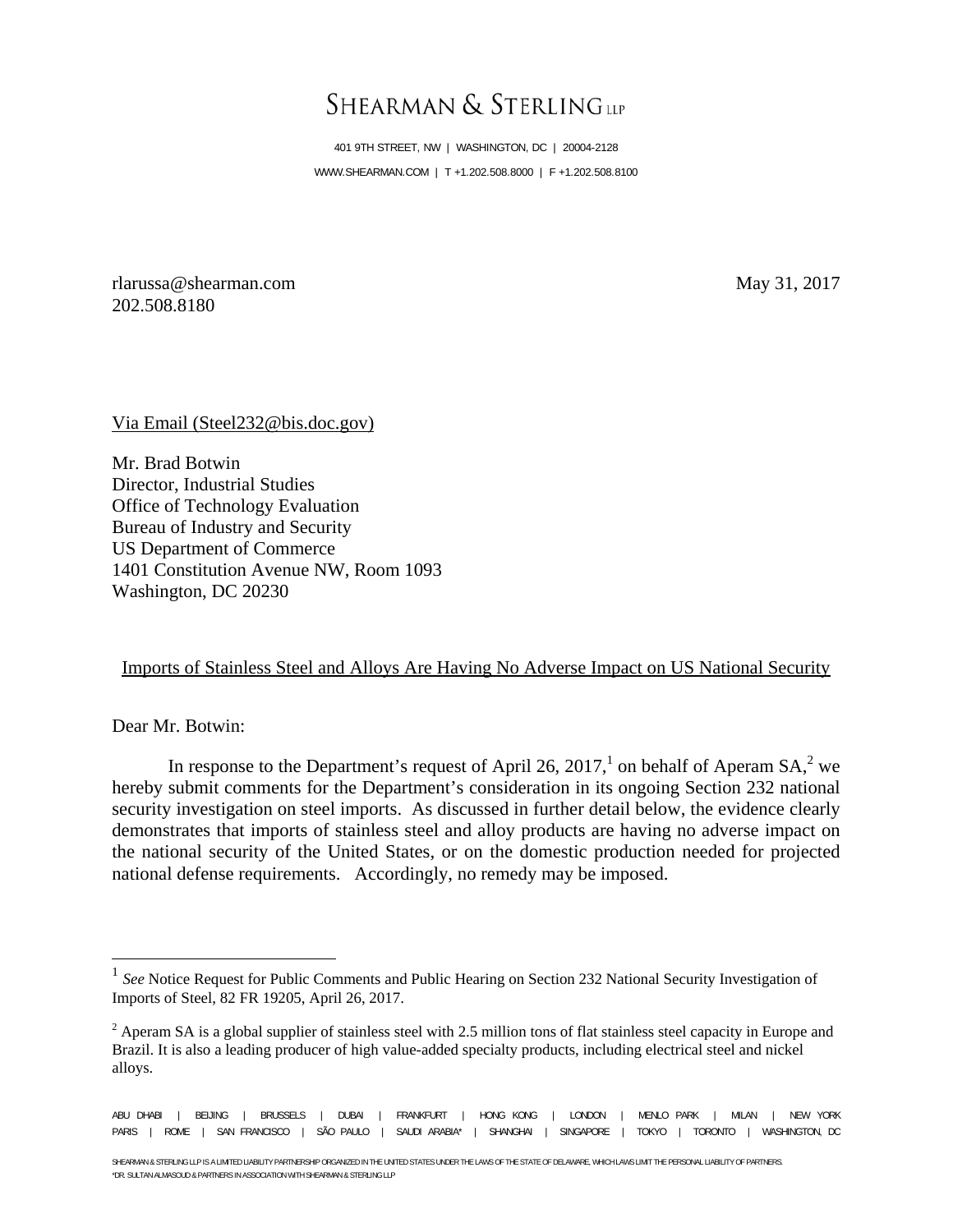Before even considering imposing remedies of any kind, Section 232 requires the Secretary of Commerce to find a nexus between imports and national security. Specifically, the Secretary must "determine the effects on the national security of the United States of imports of any article."<sup>3</sup> To assess whether the products are important to national security, the Department considers whether the product is used by the US Department of Defense or industries that are critical to the minimum operations of the US economy and government.<sup>4</sup> To assess the effect of imports of such products, the Department considers the domestic production needed for projected national defense requirements; the capacity of domestic industries to meet such requirements; existing and anticipated availabilities of the human resources, products, raw materials, and other supplies and services essential to the national defense; the requirements of growth of such industries and such supplies and services including the investment, exploration, and development necessary to assure such growth; the importation of goods in terms of their quantities, availabilities, character, and use as those affect such industries and the capacity of the United States to meet national security requirements; the impact of foreign competition on the economic welfare of individual domestic industries; and any substantial unemployment, decrease in revenues of government, loss of skills or investment, or other serious effects resulting from the displacement of any domestic products."<sup>5</sup> To assess the impact of imports on national security, the Department considers whether there is excessive domestic dependency on unreliable foreign suppliers or if imports threaten to impair the capability of the US industry to satisfy national security requirements.<sup>6</sup>

The evidence below clearly establishes that there is no such nexus with regard to stainless steel and alloy products.

## **US DEPARTMENT OF DEFENSE HAS FOUND THAT STAINLESS STEEL AND ALLOY PRODUCTS ARE NOT CRITICAL TO US NATIONAL SECURITY**

The US Department of Defense (DoD) has already found that stainless steel and alloy products are not critical to national security; there is no national security reason to take action to

 $<sup>6</sup>$  Id, p.7.</sup>

 $\overline{a}$ 

<sup>3</sup> 19 U.S. Code § 1862, (b) (3)

<sup>&</sup>lt;sup>4</sup> See The Effect of Imports of Iron Ore and Semi-Finished Steel on National Security, An Investigation Conducted under Section 232 of the Trade Expansion Act of 1962, (2001 Steel 232 Investigation) as amended, Bureau of Export Administration, U.S. Department of Commerce, October 2001, p. 5.

<sup>5</sup> *See* id p.6 and 19 U.S.C. § 1862(d).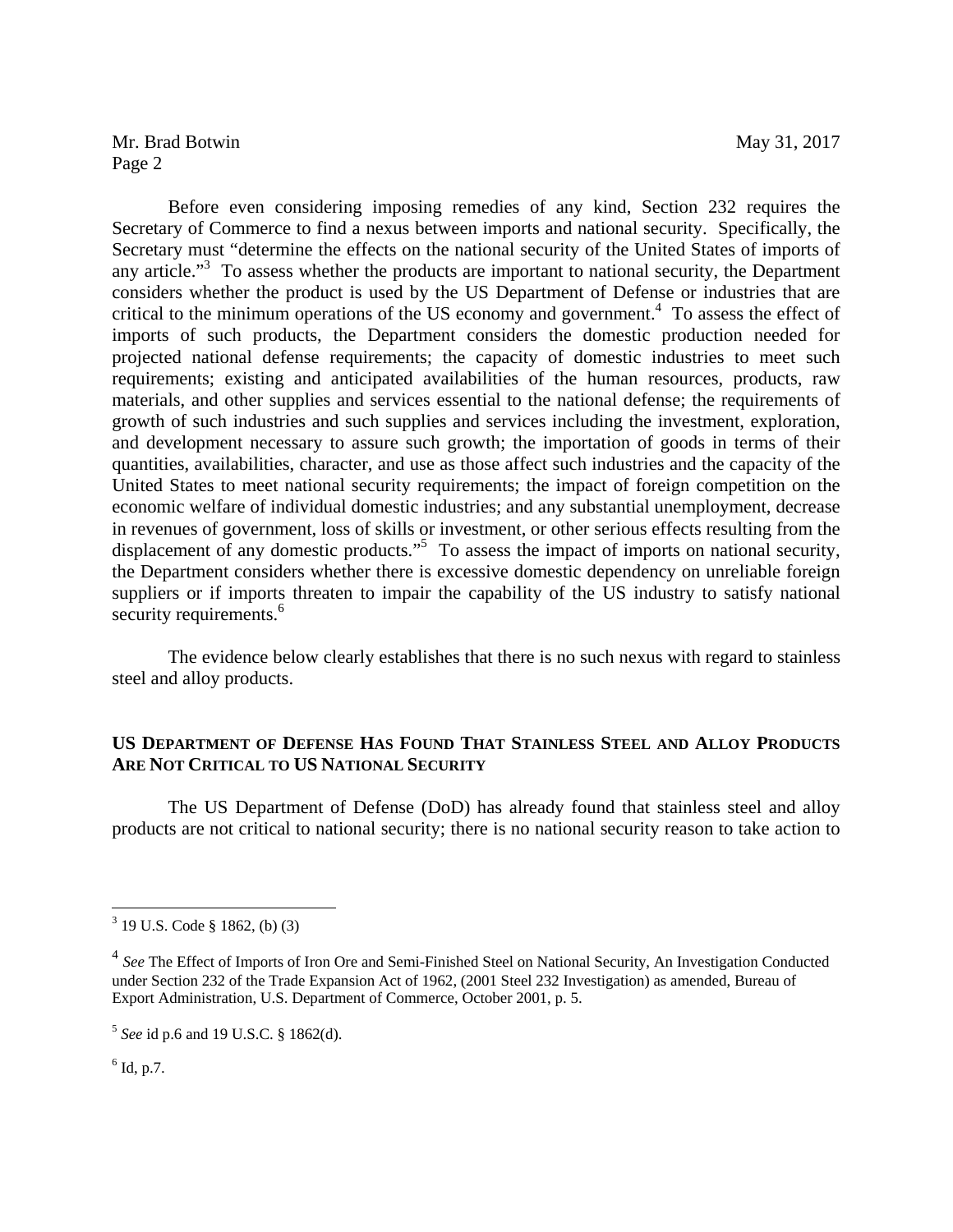$\overline{a}$ 

ensure a long term domestic supply; no domestic source restriction is necessary; and, finally, stockpiling would be an effective mitigation option in the event of a shortage:<sup>7</sup>

The key finding of this analysis is that specialty metals, as defined in 10 U.S.C. 2533b, are not "materials critical to national security" for which only a U.S. source should be used; and there is no national security reason for the Department to take action to ensure a long term domestic supply of these specialty metals. The "criticality" of a material is a function of its importance in DoD applications, the extent to which DoD actions are required to shape and sustain the market, and the impact and likelihood of supply disruption. The analysis showed that specialty metals are "strategic materials" which may require special monitoring and attention/action; but not, in general, a domestic source restriction. Should reliable supplies/capacities be insufficient to meet potential requirements for a projected conflict, other risk mitigation options, including stockpiling, could represent an effective alternative.

This finding was made by the DoD Strategic Materials Protection Board, which includes as its members the Secretary of Defense; the Under Secretary of Defense for Acquisition, Technology, and Logistics; the Under Secretary of Defense for Intelligence; and the Secretaries of the Army, Navy, and Air Force. In making this finding, the DoD Strategic Materials Protection Board relied on the assessment by the Institute for Defense Analyses Assessment that industry investment in U.S. domestic production of strategic materials, including stainless steel and alloys, was more than sufficient:<sup>8</sup>

Special metals investment is primarily driven by demand for commercial aircraft applications. Unlike the "advanced materials" industry of the 1980s that looked mainly to military applications, today's materials industry is dominated by global commercial applications, including aerospace, conventional and nuclear power generation, energy exploration, and chemical plants... It is likely that the Department of Defense benefits from the investments made by the industry since the assets appear to be capable of processing both military and commercial grades.

As discussed in detail on page 12 below, US producers continue to make significant investments in the industry.

<sup>7</sup> *See* Report of Meeting Department of Defense Strategic Materials Protection Board Held on December 12, 2008 (SMPB Report), p.5.

<sup>8</sup> *See* Assessment of Industry Investment in U.S. Domestic Production of Strategic Materials, Institute for Defense Analyses, October 2008, p. 17.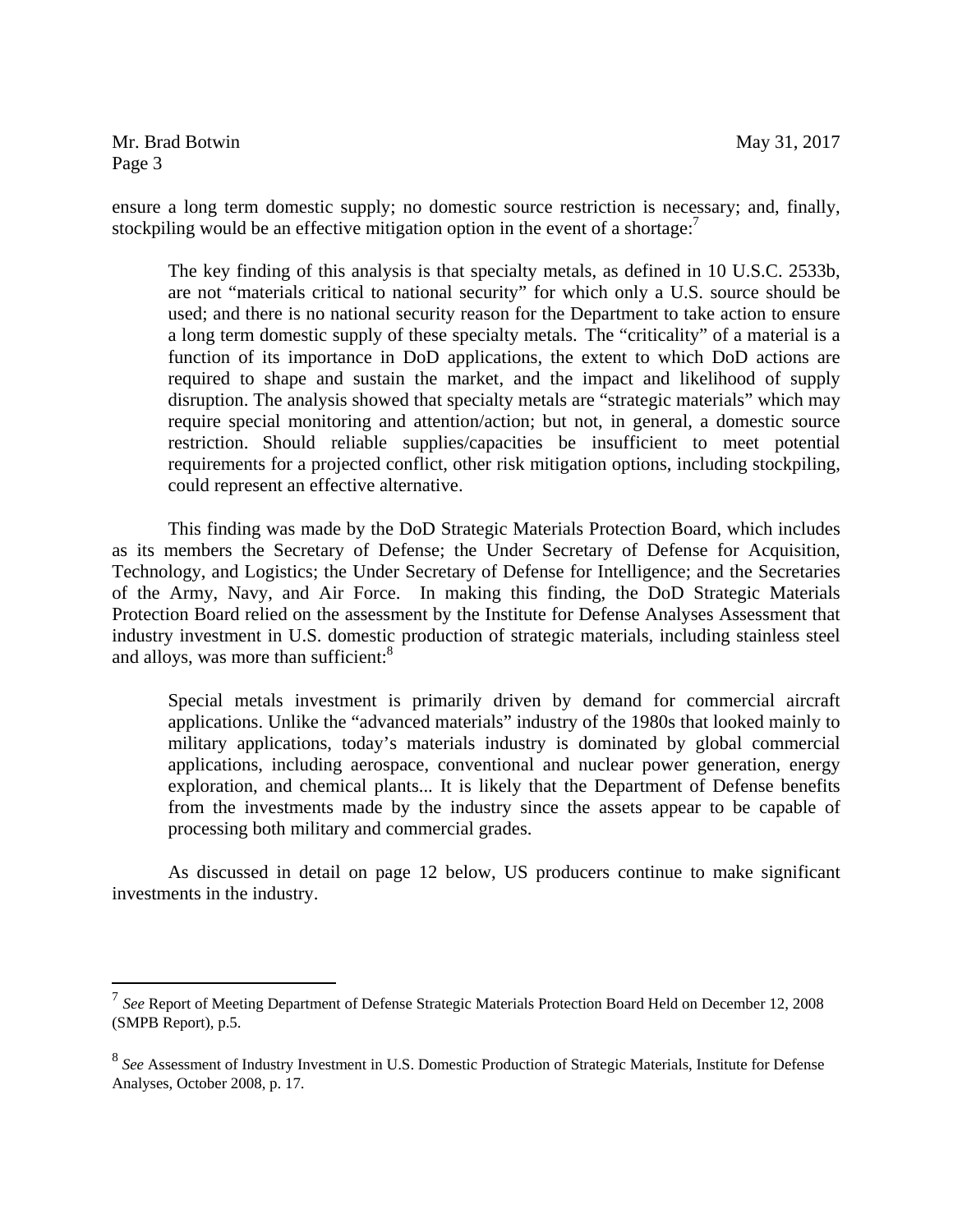Separately, DoD's Annual Industrial Capabilities Report to Congress examines, on a biannual basis, the trend in steel and specialty metals to "assist the DoD acquisition community in preparing budgets and program plans in an economic environment of dynamic price movement."<sup>9</sup> The review analyzes the short, medium and long-term impacts of steel and specialty metals on the DoD Industrial Base.<sup>10</sup> It examines pricing, lead-time, capacity utilization and other industry factors that influence current and future conditions of the marketplace for steel, titanium, aluminum, copper, nickel, and stainless steel.<sup>11</sup> The report also identifies major influences on the metal markets and provides near-tern, mid-term, and long-term forecasts.<sup>12</sup> While the annual reports' findings with respect to trends were mixed over the years, especially in economic downturn, DoD did not change its designation of stainless steel and alloys as not critical to US national security.<sup>13</sup> Nor did DoD change its position that import restrictions or other mitigation measures were not necessary.<sup>14</sup> To the contrary, the most recent annual report recognizes the importance of having a broad supply chain and to promote effective competition through improving DoD outreach for technology and products from global markets. $15$ 

Because DoD does not find stainless steel and alloy products to be important to US national security, no remedy may be imposed as a result of this investigation.

 $10$  Id.

 $\overline{a}$ 

 $11$  Id.

 $12$  Id.

 $14$  Id.

 $^{15}$  Id, p.7.

<sup>&</sup>lt;sup>9</sup> See Annual Industrial Capabilities Report to Congress, May 10, 2010, US Department of Defense, Office of the Under Secretary of Defense for Acquisition, Technology, and Logistics, p.17.

<sup>&</sup>lt;sup>13</sup> See Annual Industrial Capabilities Report to Congress for 2015, US Department of Defense, Office of the Under Secretary of Defense for Acquisition, Technology, and Logistics, Office of the Deputy Assistant Secretary of Defense for Manufacturing and Industrial Base Policy, September 2016, p.7. *See also* Annual Industrial Capabilities Report to Congress, US Department of Defense, Office of the Under Secretary of Defense for Acquisition, Technology, and Logistics, Office of the Deputy Assistant Secretary of Defense for Manufacturing and Industrial Base Policy, September 2011, p.18; and, Annual Industrial Capabilities Report to Congress for 2015, US Department of Defense, Office of the Under Secretary of Defense for Acquisition, Technology, and Logistics, Office of the Deputy Assistant Secretary of Defense for Manufacturing and Industrial Base Policy, October 2013, p.74-75.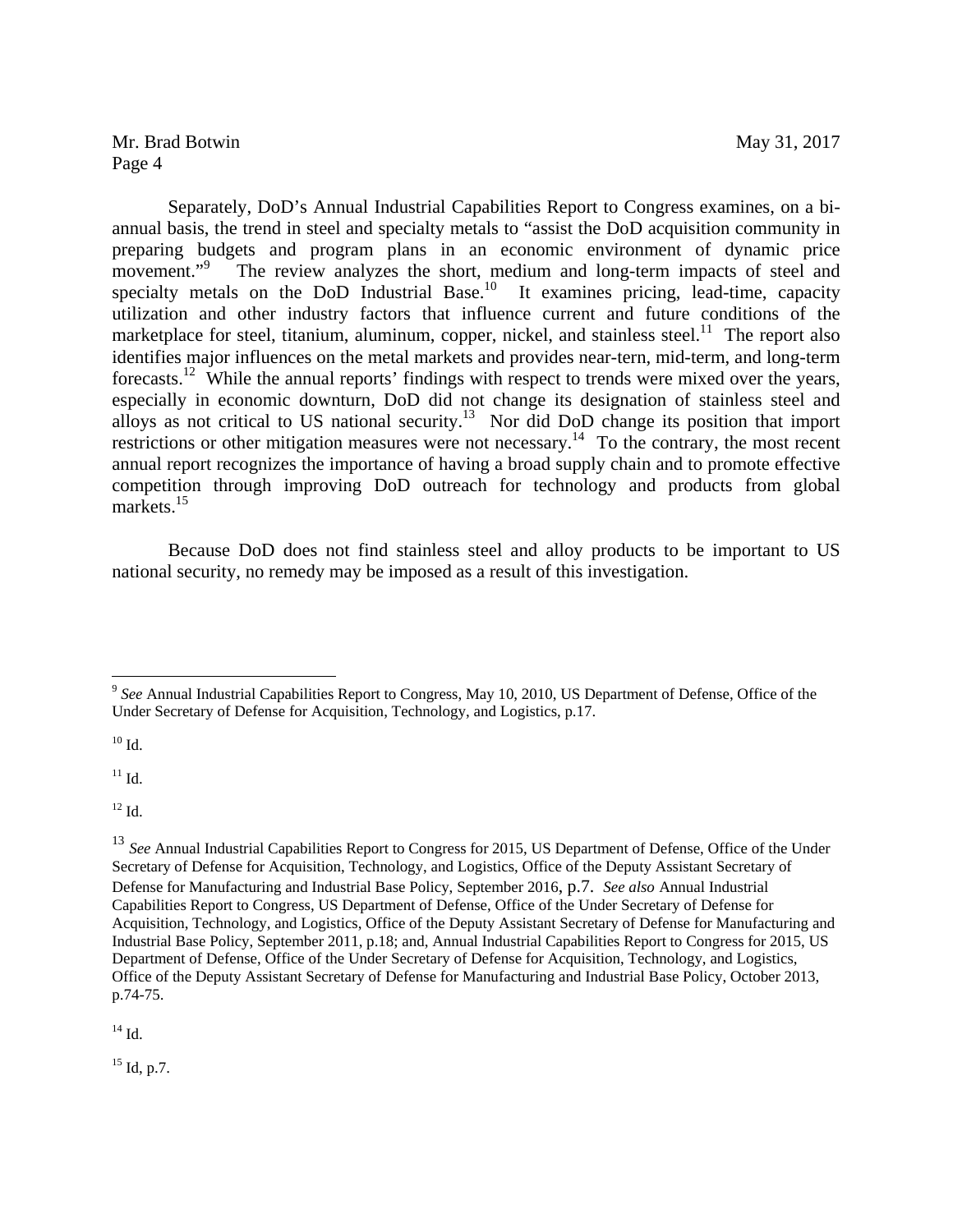#### **IMPORTS OF STAINLESS STEEL AND ALLOY PRODUCTS HAVE NO ADVERSE EFFECT**

All data indicates that imports of stainless steel and alloy products are having no adverse effect on the US market, the US national economy, or the ability to meet projected national defense requirements. We illustrate this below using the largest stainless product category – stainless steel sheet and strip. As seen in Figure 1, imports have decreased by 12 percent from 535,083 metric tons in 2014 to 470,983 metric tons in 2016.



**Figure 1: Stainless Steel Import Data from USITC (HTS 7219 and 7220)** 

Similarly, import penetration has decreased 8 percent, from 43 percent in 2015 to 35 percent in 2016. See Figure 2 below.



**Figure 2: Import Penetration Data Based on USITC Data (7219 and 7220) for Imports and Exports; USITC Publication 4676 for Domestic Shipments**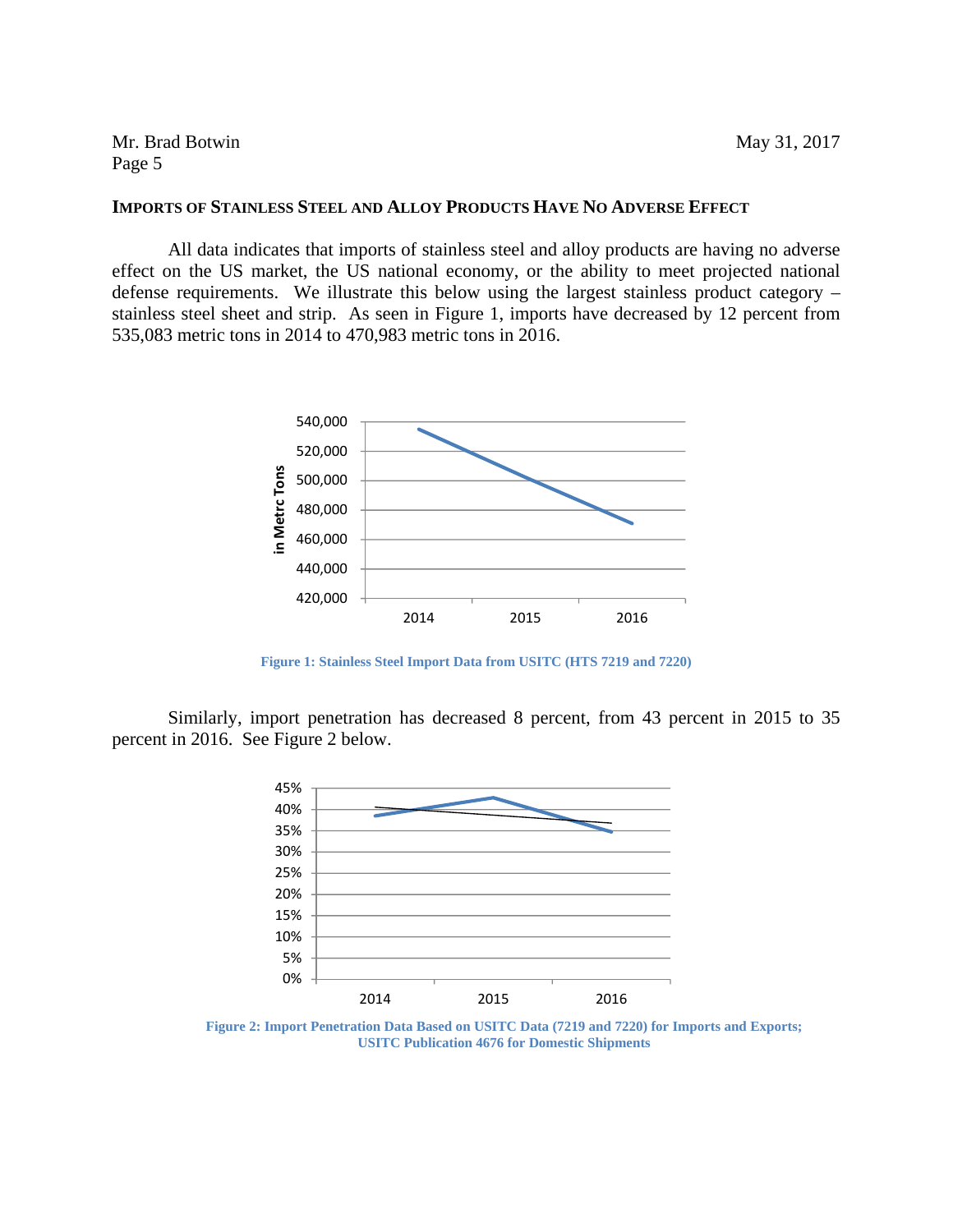$\overline{a}$ 

Finally, the US stainless steel industry is doing so well that exports of stainless steel represent forty-four percent of total US production and have increased 4 percent from 677,581 metric tons in 2014 to 704,491 metric tons in 2016. See Figure 3 below.



**Figure 3: Stainless Export Data from USITC (HTS 7219 and 7220)** 

All this is prior to the April 2017 antidumping and countervailing duty orders that effectively eliminated all Chinese imports from the US market.<sup>16</sup> It is well recognized that worldwide overcapacity is primarily driven by China, and the domestic stainless steel industry has argued vehemently that Chinese stainless imports represented their biggest problem due to the price and volume of Chinese stainless steel. Steven Letnich, a vice president of Outokumpu Stainless USA, told the ITC in testimony that "a wave of low-priced unfairly traded imports from China flooded the U.S. market," which prevented the company from earning a reasonable rate of return on its new US facility in Alabama.<sup>17</sup> The fact that the US stainless producers did not file antidumping or countervailing duty cases against countries other than China or other stainless or alloy product categories as recently as last year indicates those countries' stainless imports were at levels and prices that were not injurious.

The trend is the same for the rest of the stainless sector and for alloy products. Another example is the high-nickel alloys produced by Aperam. Imports of nickel alloys have decreased

<sup>16</sup> *See* Stainless Steel Sheet and Strip From the People's Republic of China: Antidumping Duty Order, 82 FR 16160, April 3, 2017; Stainless Steel Sheet and Strip From the People's Republic of China: Countervailing Duty Order, 82 FR 16166, April 3, 2017. Antidumping margins ranged from 63.86 to 76.64 percent, while countervailing duty margins ranged from 75.60 to 190.71 percent.

<sup>&</sup>lt;sup>17</sup> See International Trade Commission, Stainless Steel Sheet and Strip from China Investigation Nos. 701-TA-557 and 731-TA-1312 (Preliminary) April 2016, at VI-9.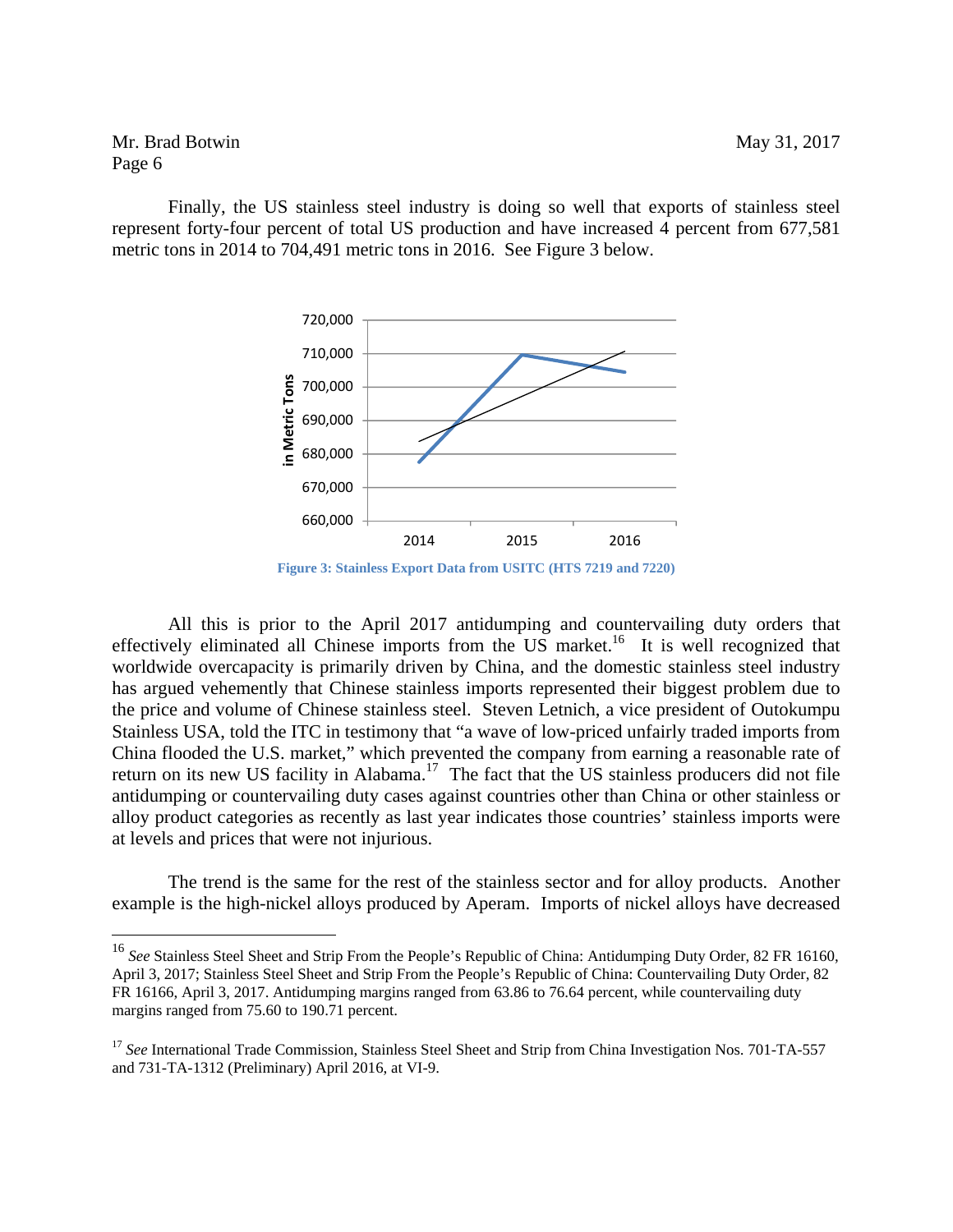by over 23 percent, from 16,413 metric tons in 2014 to 13,304 metric tons in 2016. Imports of these products from China are negligible.



**Figure 4: Nickel Alloy Import Data from USITC (7505 and 7506)** 

In addition to the import analysis, all indications are that the domestic stainless steel and alloy producers have robust defense-related and commercial businesses, with plenty of room for further growth. First, over the past year, stock prices for US stainless firms or their foreign parents have increased substantially:

| <b>US Company</b>                     | <b>Stock Price Increase</b> |
|---------------------------------------|-----------------------------|
| <b>ATI</b>                            | 29%                         |
| Carpenter                             | 14%                         |
| <b>NAS</b>                            | 19%                         |
| OTK USA                               | 100%                        |
| <b>Table 1: Stock Price Increases</b> |                             |

Second, there are also a number of indications that the domestic stainless and alloy industry as a whole is healthy and getting healthier:

 Allegheny Technologies Inc. (ATI) boasts that is has the product breadth, technical depth, manufacturing capabilities, scale and flexibility to deliver more than just militarygrade metals.<sup>18</sup> Indeed, it quotes a revenue of \$3.2 billion for the twelve month period

 $\overline{a}$ 

<sup>18</sup> *See* https://www.atimetals.com/markets/defense/manufacturing.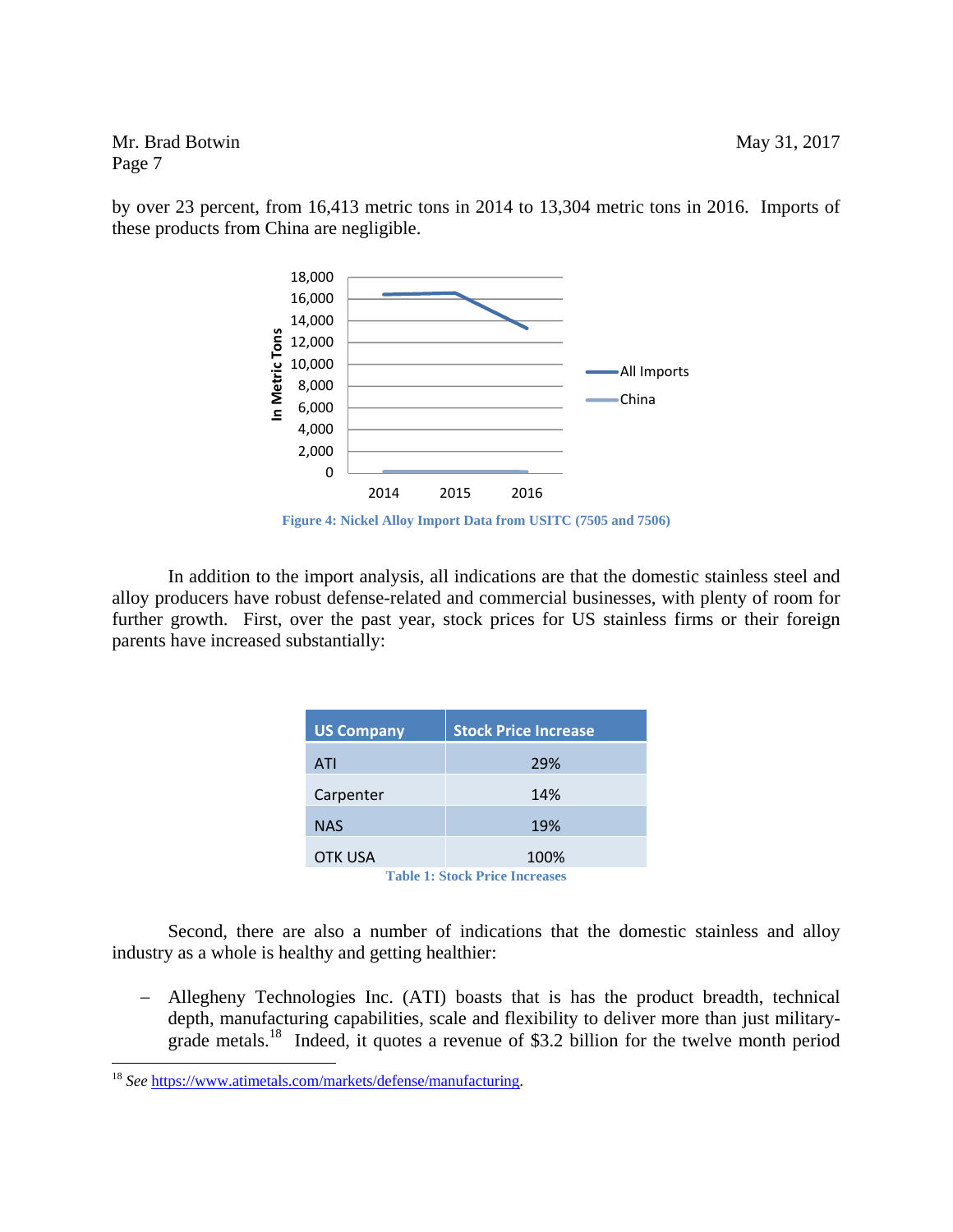ending March 31, 2017, and markets ranging from aerospace  $\&$  defense to oil  $\&$  gas, electrical energy, medical, automotive, and other industrial markets."19 ATI's long-term strategy is to focus its "leadership in specialty materials technologies, products, and manufacturing capabilities to create value for customers across diversified high-value global markets, including the defense market."20 On April 25, 2017, ATI characterized its latest quarter in similarly glowing terms: "First quarter 2017 sales grew by 14% compared to the same 2016 period. Net income was \$17 million, or \$0.16 per share, compared to a significant loss in the first quarter 2016. This was a good start toward achieving our goal of sustainable long-term profitable growth," said Rich Harshman, Chairman, President and Chief Executive Officer.<sup>21</sup>

 Carpenter Technology, Inc., is also doing quite well in this sector. Carpenter reported in its 2016 Annual Report on Form 10K that aerospace and defense represented by far its biggest sector for sales, accounting for 54 percent of Carpenter sales in Fiscal Year 2016. Net sales in this sector amounted to \$981.5 million in FY 2016.<sup>22</sup> Carpenter indicates that this trend and focus will continue: "We have continued to increase our global manufacturing capacity as well as expand our operations to provide customers with solutions to today's changing materials challenges.<sup> $2^{23}$ </sup> Carpenter characterized its third quarter results on April 17, 2017 extremely positively, as follows: "Our solid third quarter results reflect revenue growth across our diverse end-use market portfolio, strong commercial execution and the benefits of our ongoing implementation of the Carpenter Operating Model," said Tony Thene, Carpenter's President & CEO. "Conditions across most of our markets have continued to improve, including in Aerospace where we are seeing increasing demand and are benefiting from our broad aerospace participation. While the recovery in oil and gas remains in the early stages, we are encouraged by the increase in North American rig counts and believe we are well positioned to drive growth and gain market share as activity levels increase further. These factors helped contribute to our Specialty Alloys Operations segment's strongest operating margin percentage in almost three years."<sup>24</sup>

<sup>23</sup> *Id*, page 2.

<sup>24</sup> See Carpenter Technologies press release at http://ir.cartech.com/phoenix.zhtml?c=64522&p=irolnewsArticle&id=2266367.

 $\overline{a}$  $^{19}$  Id.

 $20$  ATI Press Release, May 12, 2015.

<sup>21</sup> *See* Pittsburgh Business Wire, April 25, 2017 at https://seekingalpha.com/pr/16808740-ati-announces-firstquarter-2017-results.

<sup>22</sup> *See* Carpenter 2016 Annual Report on Form 10-K, page 17.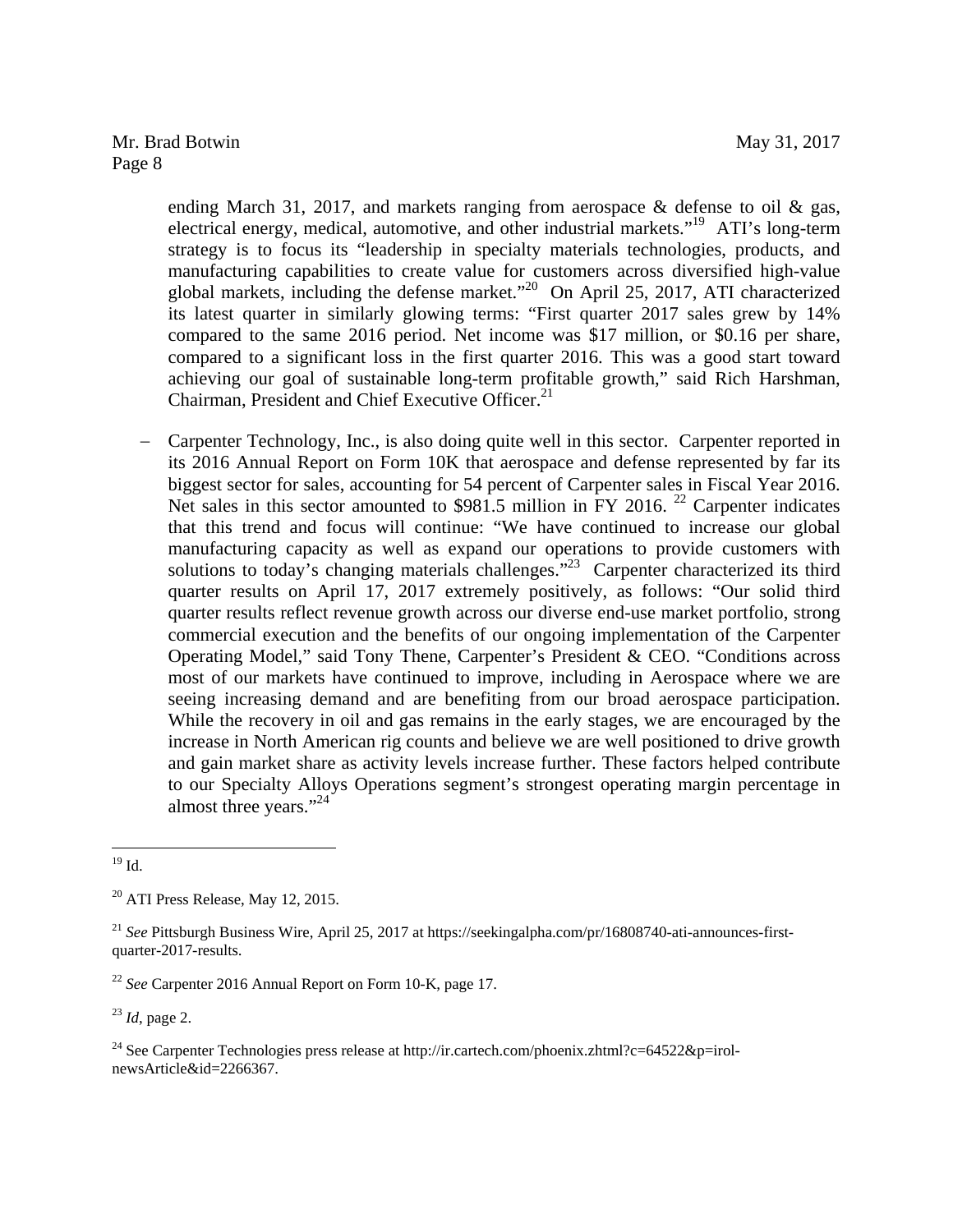- AK Steel reported higher margins in the first quarter of 2017. Net income and adjusted EBITDA both increased substantially for the first quarter of 2017 from the first quarter of 2016. Net income was \$62.5 million, or \$0.19 per diluted share of common stock, in the first quarter of 201; adjusted EBITDA was \$142.9 million, or 9.3 percent of net sales, for the first quarter of 2017, compared to adjusted EBITDA of \$81.1 million, or 5.3 percent of net sales, for the first quarter of 2016.
- Acerinox, the Spanish parent of NAS, announced just a few weeks ago that it had just had an outstanding first quarter, with a net profit totaling 98 million Euros, which it described as the best quarter in the last ten years. $25$
- Outokumpu Stainless USA's parent reported a 571.74 percent year-on-year jump in earnings for the first quarter of  $2017<sup>26</sup>$ . The company boasted in its press release that it significantly increased stainless steel shipments in the Americas.<sup>27</sup>

Finally, the US industry continues major investments in infrastructure and research and development:

- In 2012, Outokumpu Stainless USA acquired the \$1.6 billion stainless steel plant originally built by ThyssenKrupp AG in Calvert, Alabama.
- ATI invested \$1.2 billion in a hot-strip mill in Pennsylvania. The facility opened in  $2015^{28}$
- North American Stainless (NAS) is investing \$130 million in developing a line of bright annealed steel and a cold roller with the goal of increasing production capacity and its range of end products in its factory in Kentucky. Calling this a "great opportunity," the company announced on its website that this strategic moves reinforces its position as the "current market leader in the US, where it enjoys an impressive market share and is the number one company in terms of volume and billing."<sup>29</sup>
- On April 7, 2017, AK Steel opened a Research and Innovation Center in Middletown, Ohio, a \$36 million, 135,000 square-foot facility as part of its focus on "driving leading

 $\overline{a}$ <sup>25</sup> *See* Acerinox First Quarter Report, March 31, 2017 at p. 3.

<sup>26</sup> *See* Metal Bulletin, April 27, 2017.

<sup>27</sup> *See* Outokumpu Interim First Quarter Statement, pp. 2-4.

<sup>28</sup> *See* ATI Annual Report for 2015 at page 2.

<sup>29</sup> *See* Acerinox website at https://www.acerinox.com/en/.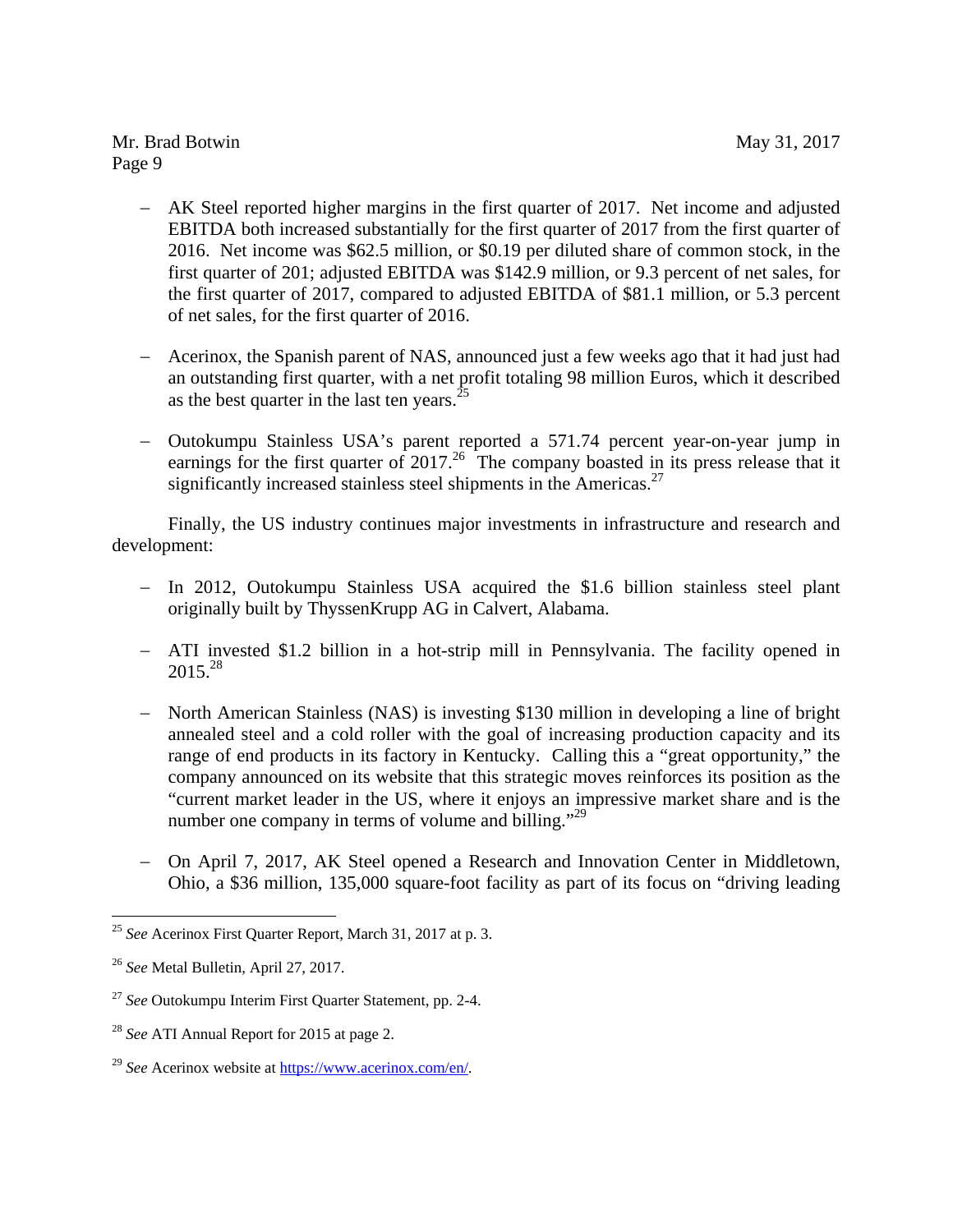edge products and processes as an innovator in the carbon, stainless and electrical steels."<sup>30</sup>

Thus, it is clear that imports of stainless steel and alloy products are having no adverse effect.

## **IMPORTS OF STAINLESS STEEL AND ALLOY PRODUCTS DO NOT THREATEN TO IMPAIR US NATIONAL SECURITY**

Now that China has been effectively removed from the US market for a key stainless product, the remaining active foreign producers in stainless steel and alloys are in countries with a long history of collaboration with the United States on national security issues. We highlight below a few exporting countries with reliable, high-quality producers of stainless steel and alloy products, many of which are our closest allies and either already supply US national security needs or would if necessary. Many have strong US production footprints. Most, along with the United States, are members of NATO, whose core mission includes enabling members to consult and cooperate on defense and security-related issues.<sup>31</sup> Most are designated by DoD to be reliable foreign suppliers.<sup>32</sup> And, all have reciprocal defense procurement agreements with the United States, which remove barriers to purchases of defense supplies.<sup>33</sup>

- Belgium: NATO member; Reciprocal Procurement Memoranda of Understanding with the United States.
- Brazil: Designated as a reliable foreign supplier of stainless steel and alloy products by DoD.
- Canada: NATO member; Reciprocal Procurement Memoranda of Understanding with the United States; Designated as a reliable foreign supplier of stainless steel and alloy products by DoD.

 $\overline{a}$ 

<sup>&</sup>lt;sup>30</sup> See http://www.aksteel.com/production\_facilities/research\_technical\_services.as.

<sup>31</sup> *See* NATO web site at http://www.nato.int/nato-welcome/index.html.

<sup>32</sup> *See* (SMPB Report), p.57.

<sup>&</sup>lt;sup>33</sup> See 48 CFR 252.225-7002 - Qualifying country sources as subcontractors. As listed extensively in EUROFER's comments in this proceeding, there are dozens of additional bilateral agreements between the United States and individual EU members covering matters such as defense cooperation and weapons production.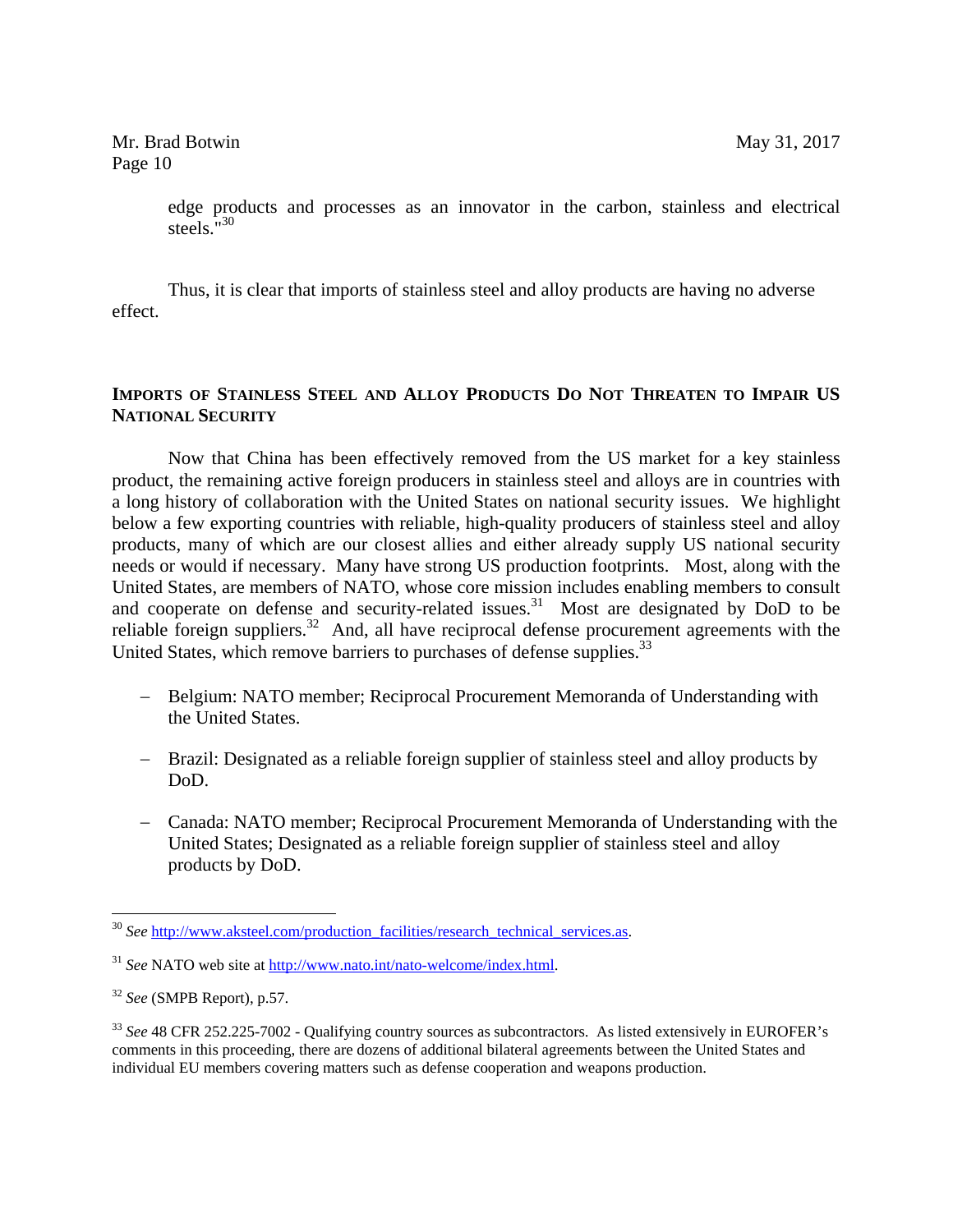- Finland: US production; NATO partner; Reciprocal Procurement Memoranda of Understanding with the United States.
- France: NATO member; Reciprocal Procurement Memoranda of Understanding with the United States; Designated as a reliable foreign supplier of stainless steel and alloy products by DoD.
- Germany: US production; NATO member; Reciprocal Procurement Memoranda of Understanding with the United States; Designated as a reliable foreign supplier of stainless steel and alloy products by DoD.
- Italy: NATO member; Reciprocal Procurement Memoranda of Understanding with the United States; Designated as a reliable foreign supplier of stainless steel and alloy products by DoD.
- Japan: Reciprocal Procurement Memoranda of Understanding with the United States; Designated as a reliable foreign supplier of stainless steel and alloy products by DoD.
- Spain: US production; NATO member; Reciprocal Procurement Memoranda of Understanding with the United States.
- Sweden: NATO member; Reciprocal Procurement Memoranda of Understanding with the United States.
- United Kingdom: NATO member; Reciprocal Procurement Memoranda of Understanding with the United States; Designated as a reliable foreign supplier of stainless steel and alloy products by DoD.

Imports from Finland, Germany, Spain and Mexico almost exclusively reflect captive consumption or strategic imports by the US industry. The remainder is high quality, high valueadded products, much of which is not adequately produced in the United States. Imports are necessary to supply the full range of products at the quality required by the US defense industry and in certain commercial applications. For example, imports from Belgium, France and Brazil are all produced by Aperam and primarily supply US white goods appliance and automobile manufacturers.

As evidenced by the data above, these imports do not threaten to impair the capability of the US industry to satisfy national security requirements. To the contrary, these imports are coming from allies that have been designated as reliable foreign suppliers by the DoD.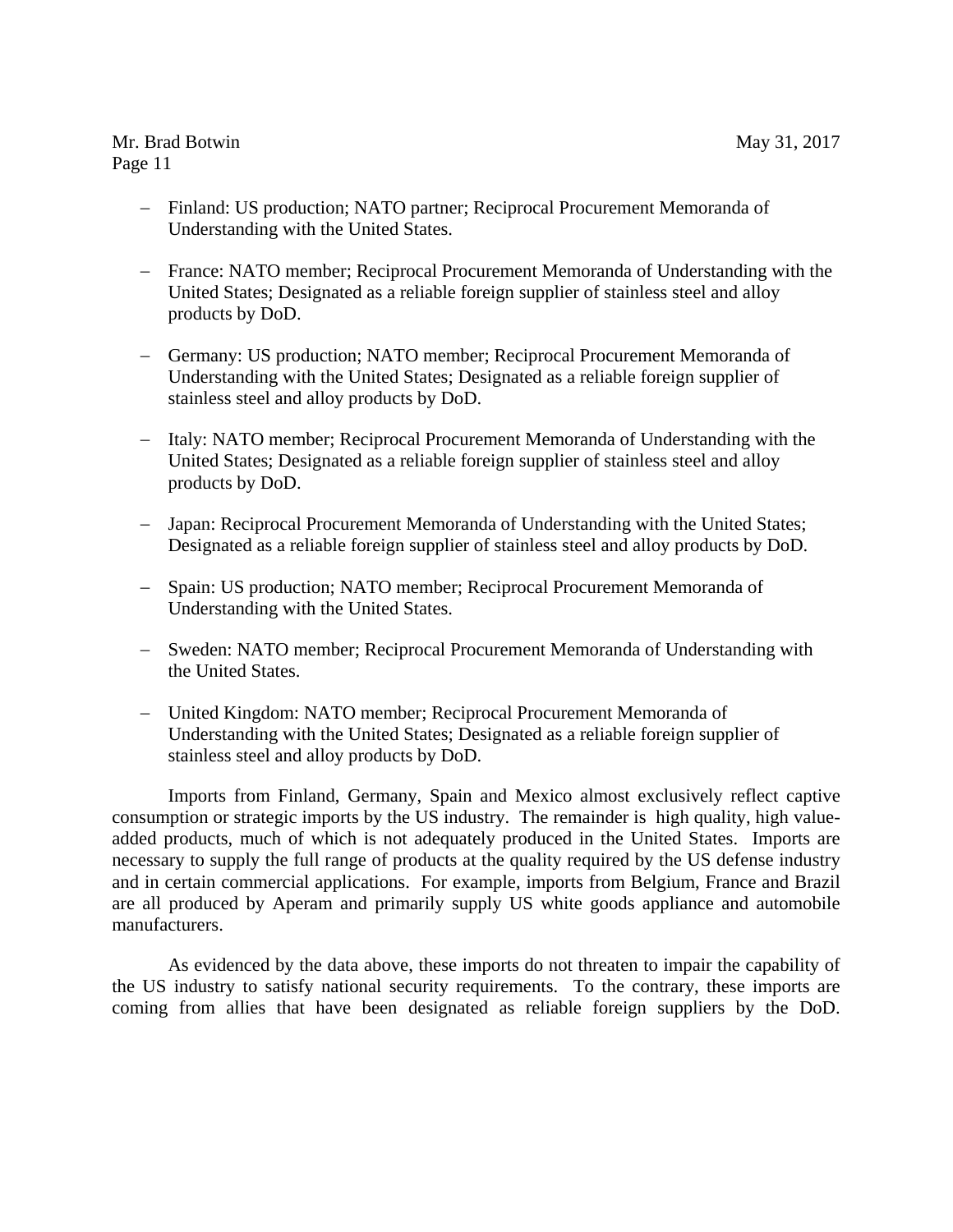$\overline{a}$ 

Moreover, any threat has been eliminated by Buy American requirements,  $34$  as well as over fifty antidumping and countervailing duty orders in place on stainless steel products.<sup>35</sup> Mitigating more than this is beyond the scope of the Department's authority under Section 232. The Department has previously found that the issue of "whether imports have harmed or threaten to harm U.S. producers writ large is beyond the scope of the Department's inquiry, and need not be resolved here. Under Section 232, the Department is authorized only to determine whether imports fundamentally threaten the ability of domestic producers to satisfy the United States' national security requirements."36 If the domestic industry believes that China or any other lowpriced producer is causing injury, it can take action against imports from those countries under other US laws, with remedies that do not have an impact on innocent suppliers of high-quality, higher priced products. This investigation is not an antidumping case, in which the US Government must find both dumping and injury, and it is not a Section 201 safeguards action, which also requires an injury determination. Instead, Section 232 must show that imports have had an adverse impact on national security. As described above, that is not the case with regard to stainless steel and alloys.

Aperam shares the US government's and US steel producers' concerns with respect to unfair trading practices, and excess global steel production and overcapacity. Aperam has worked through EUROFER and with EU officials to address the injurious effects of these commercial problems through vigorous enforcement of domestic trade remedy laws. In addition, Aperam has individually and via EUROFER strongly supported the EU's frequent collaborations with the US government on joint efforts to address global steel overcapacity, including in such fora as the OECD and the  $G-20$ .<sup>37</sup> As demonstrated herein, coordinated, concrete action between

<sup>&</sup>lt;sup>34</sup> See Presidential Executive Order on Buy American and Hire American, April 18, 2017, in which the President orders the heads of US agencies to "Develop and propose policies for their agencies to ensure that, to the extent permitted by law, Federal financial assistance awards and Federal *procurements maximize the use of materials produced in the United States, including manufactured products; components of manufactured products; and materials such as steel, iron, aluminum, and cement.(emphasis added).* 

<sup>&</sup>lt;sup>35</sup> The domestic stainless steel industry is highly protected. Antidumping and/or countervailing duty orders are in place against the following products and countries: Stainless steel sheet and strip from Japan, Korea, Taiwan, China; large diameter seamless pipe from Japan, Romania; welded stainless steel pipe from Korea, Taiwan; stainless steel wire rod from India; stainless steel butt-weld pipe fittings from Italy, Malaysia, Philippines; stainless steel bar from Brazil, India, Japan, Spain; seamless pipe from Germany; circular welded austenitic stainless pressure pipe from China; stainless steel wire rod from Taiwan, Korea; Japan, South Africa, Belgium. The fact that there are no orders on high alloy products indicates that the domestic industry is either not focused on these products or does not see a threat from imports.

 $36$  2001 Steel 232 Investigation, p. 37.

<sup>&</sup>lt;sup>37</sup> See https://docs.wto.org/dol2fe/Pages/FE\_Search/FE\_S\_S009-

DP.aspx?language=E&CatalogueIdList=232337,231889,230320,230321,228836,228749,228671,228133,227837,13 5773&CurrentCatalogueIdIndex=1&FullTextHash=&HasEnglishRecord=True&HasFrenchRecord=True&HasSpani shRecord=True.